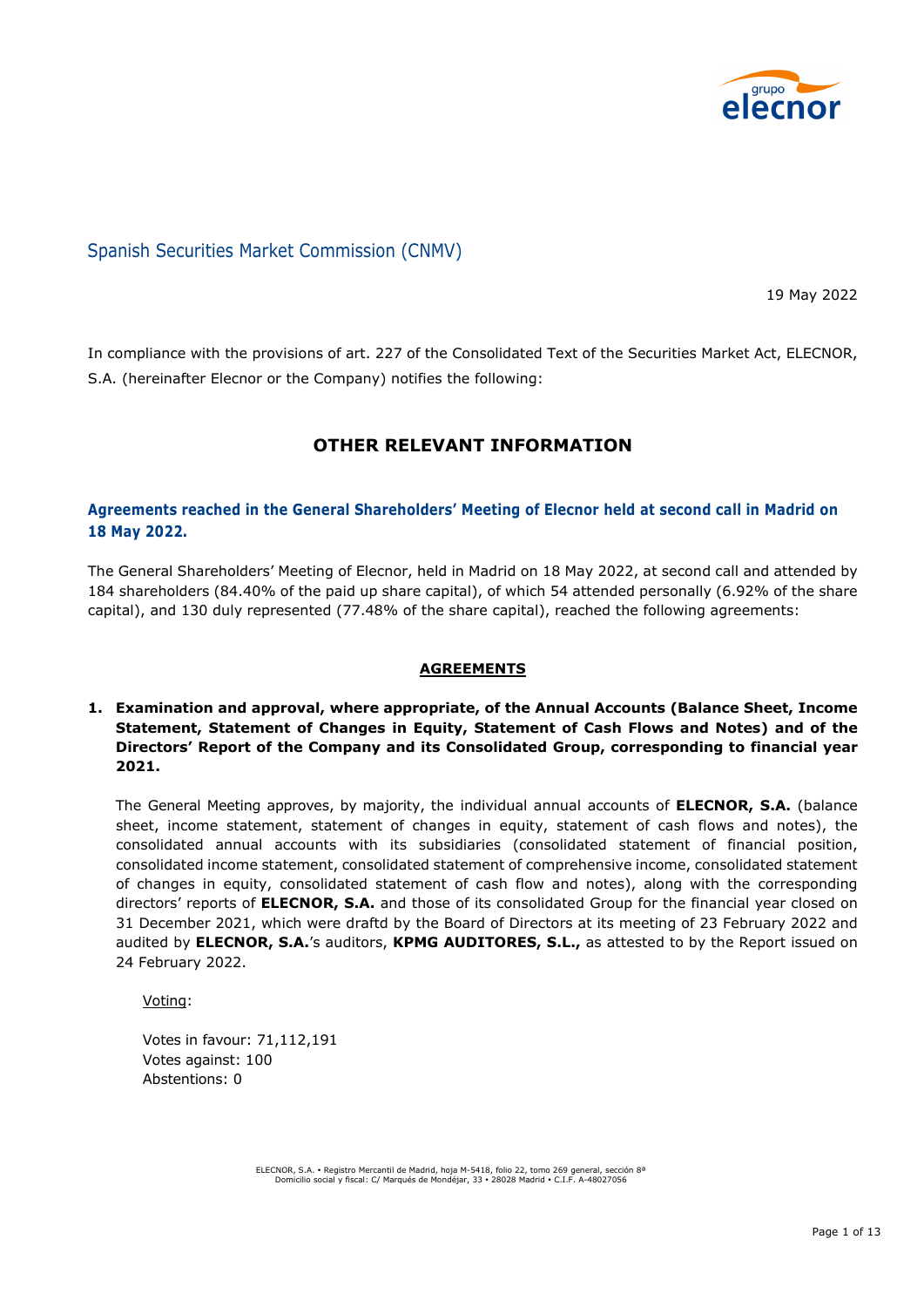Consequently, this agreement was approved with votes in favour of 96.84% of the share capital present and represented.

## **2. Examination and approval, where appropriate, of the Non-Financial Information Statement of the Company and its Consolidated Group, corresponding to financial year 2021.**

The General Meeting approves, by majority, the Non-financial Information Statement of **ELECNOR, S.A.** and its consolidated Group for the financial year closed on 31 December 2021, which were drafted by the Board of Directors at its meeting of 23 February 2022, and which have been verified by the independent entity, **KPMG Asesores, S.L.**, as attested by the Report issued on 24 February 2022.

Voting:

Votes in favour: 71,112,191 Votes against: 100 Abstentions: 0

Consequently, this agreement was approved with votes in favour of 96.84% of the share capital present and represented.

## **3. Examination and approval, if applicable, of the proposed allocation of results corresponding to financial year 2021.**

In 2021, the Consolidated Elecnor Group (ELECNOR, S.A. and its subsidiaries) returned a positive result attributable to the shareholders of the parent company amounting to **€ 85,883,267.34**, being the individual result of **ELECNOR, S.A.** of **€ 9,196,247.53**.

The General Meeting approves, by majority, the allocation of results proposed by the Board of Directors at its meeting of 23 February 2022, as per below:

#### **BASIS OF DISTRIBUTION**

| Result of fiscal year 2021:     | Profits of € 9,196,247.53       |
|---------------------------------|---------------------------------|
| Voluntary reserves:             | € 21,554,208.76                 |
| <b>TOTAL DISTRIBUTION BASIS</b> | € 30,750,456.29                 |
| <b>Allocation:</b>              |                                 |
| To dividends                    | € 30,750,456.29                 |
| <b>■To account</b>              | € 5,186,747.90                  |
| ■ Complementary                 | € 25,563,708.39                 |
|                                 | € 30,750,456.29<br><b>TOTAL</b> |

Accordingly, it is agreed to distribute a complementary dividend of **€ 0.29383573** euros per ELECNOR, S.A. share, against the results for financial year closed on 31 December 2021.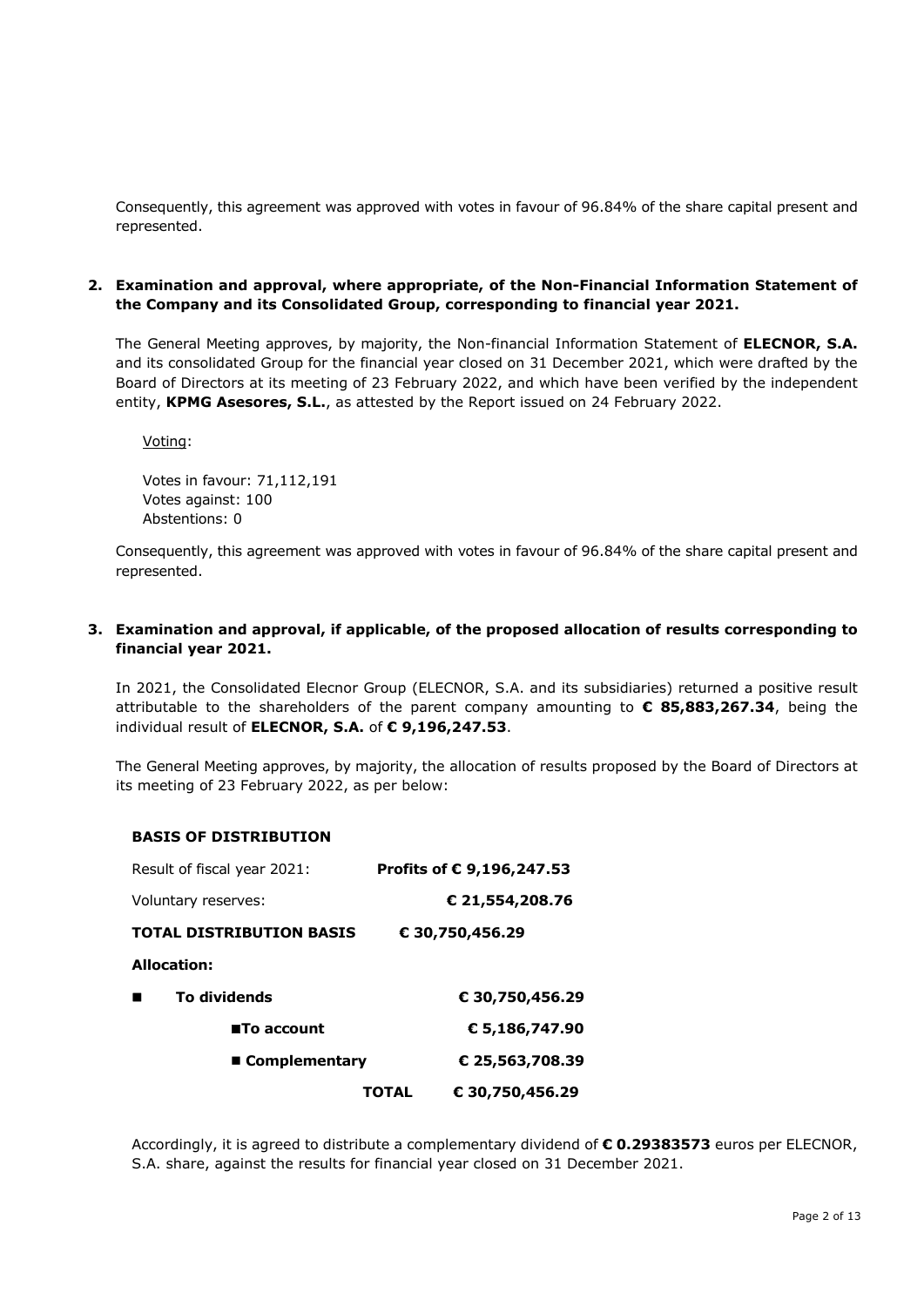This dividend will be paid on 1 June 2022.

The distribution of this dividend shall be made through the participating entities adhered to the **"Sociedad de Gestión de los Sistemas de Registro, Compensación y Liquidación de Valores, S.A. (IBERCLEAR)"**, that may cash the amount of the dividend by presenting the position certificates issued by it to the entity **BANCO BILBAO VIZCAYA ARGENTARIA, S.A. (BBVA).** 

Voting:

Votes in favour: 71,112,191 Votes against: 100 Abstentions: 0

Consequently, this agreement was approved with votes in favour of 96.84% of the share capital present and represented.

## **4. Examination and approval, where appropriate, of the management carried out by the Company's Board of Directors during financial year 2021.**

The General Meeting approves, by majority, the management carried out by the Board of Directors of ELECNOR, S.A. during the financial year closed on 31 December 2021.

Voting:

Votes in favour: 71,109,082 Votes against: 100 Abstentions: 3,109

Consequently, this agreement was approved with votes in favour of 96.84% of the share capital present and represented.

## **5. Re-appointment for one year of the statutory auditors of the Company and its Consolidated Group for financial year 2022.**

The General Meeting approves, by majority, to re-appoint **KPMG AUDITORES, S.L.**, with registered address at Paseo de la Castellana 259, Edificio Cristal, Madrid, and Tax ID no. B-78510153, duly registered in the Commercial Registry of Madrid on Sheet M-188007 and in the Official Register of Account Auditors with number S0702, as the auditors of Company and its Consolidated Group for one (1) year, from 1 January 2022 to 31 December 2022, delegating in the Company's Board of Directors the establishment of the economic conditions as well as the signing of the corresponding contract.

Voting:

Votes in favour: 71,112,191 Votes against: 100 Abstentions: 0

Consequently, this agreement was approved with votes in favour of 96.84% of the share capital present and represented.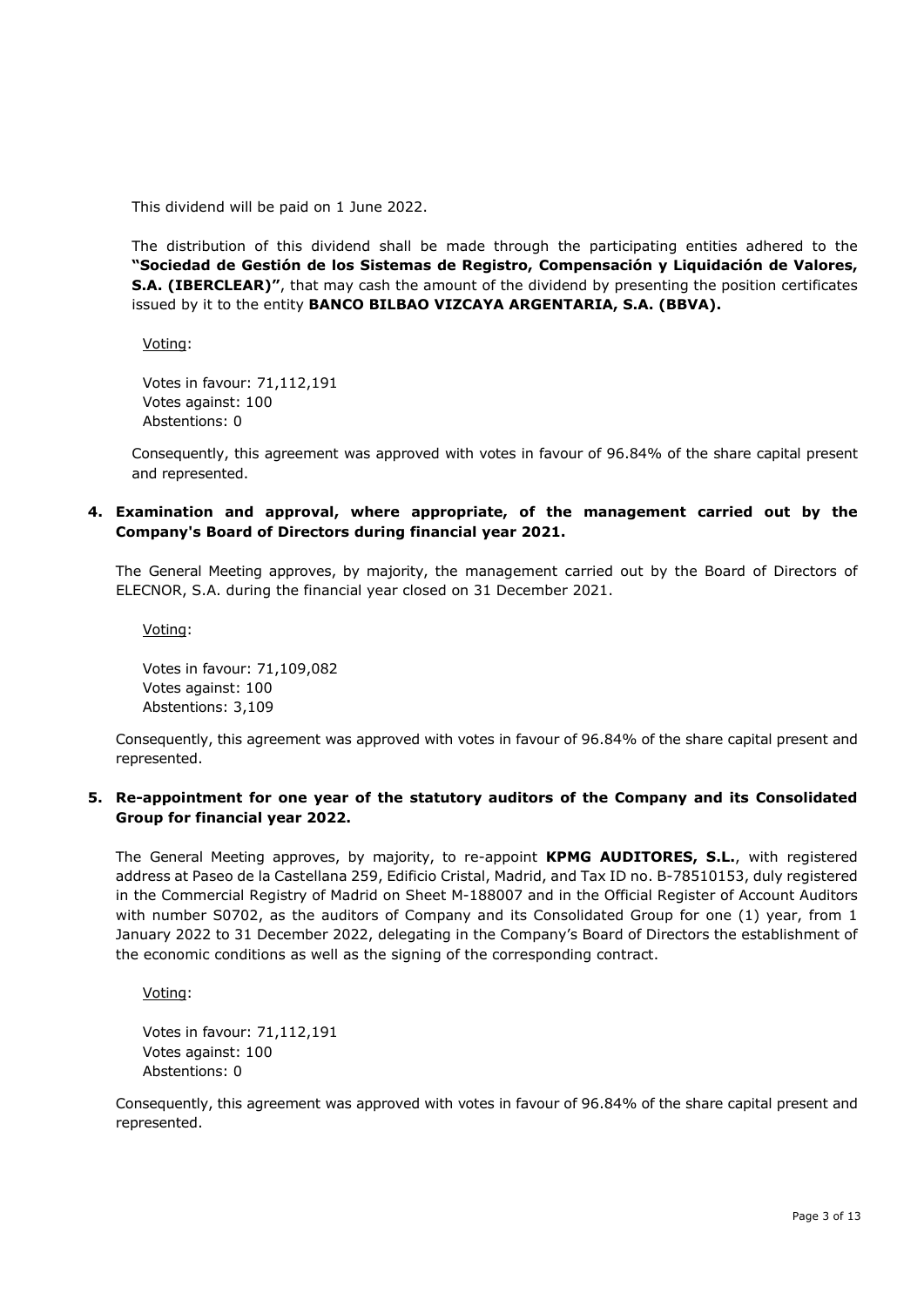# **6. Appointment of the statutory auditors of the Company and its Consolidated Group for financial years 2023, 2024 and 2025.**

The General Meeting approves, by majority, to appoint **PricewaterhouseCoopers Auditores, S.L.**, with registered address in Madrid, Paseo de la Castellana, 259 B, Torre PwC, with Tax ID no. B-79031290, duly registered in the Commercial Registry of Madrid on Sheet M-63988 and in the Official Register of Account Auditors with number S0242, delegating in the Company's Board of Directors the establishment of the economic conditions as well as the signing of the corresponding contract.

Voting:

Votes in favour: 71,112,191 Votes against: 100 Abstentions: 0

Consequently, this agreement was approved with votes in favour of 96.84% of the share capital present and represented.

#### **7. Re-appointment and appointment of directors**

**7.1. Re-appointment of Mr. Jaime Real de Asúa Arteche as Company director in the category of Proprietary Director.**

It is agreed, by majority, to re-appoint **Mr. Jaime Real de Asúa Arteche** as Director of **ELECNOR, S.A.** at the proposal of the Board of Directors, based on a justifying report from the same and from the Appointments, Remuneration and Sustainability Commission, for the statutory period of **four years** and with the category of **Proprietary Director**. Identification details of Mr. Jaime Real de Asúa Arteche are registered in the registration sheet opened in the name of the Company.

Voting:

Votes in favour: 66,038,090 Votes against: 5,071,092 Abstentions: 3,109

Consequently, this agreement was approved with votes in favour of 89,93% of the share capital present and represented.

#### **7.2. Re-appointment of Mr. Ignacio María Prado Rey-Baltar as Company director in the category of Proprietary Director.**

It is agreed, by majority, to re-appoint **Mr. Ignacio María Prado Rey-Baltar** as Director of **ELECNOR, S.A.** at the proposal of the Board of Directors, based on a justifying report from the same and from the Appointments, Remuneration and Sustainability Commission, for the statutory period of **four years** and with the category of **Proprietary Director**. Identification details of Mr. Ignacio María Prado Rey-Baltar are registered in the registration sheet opened in the name of the Company.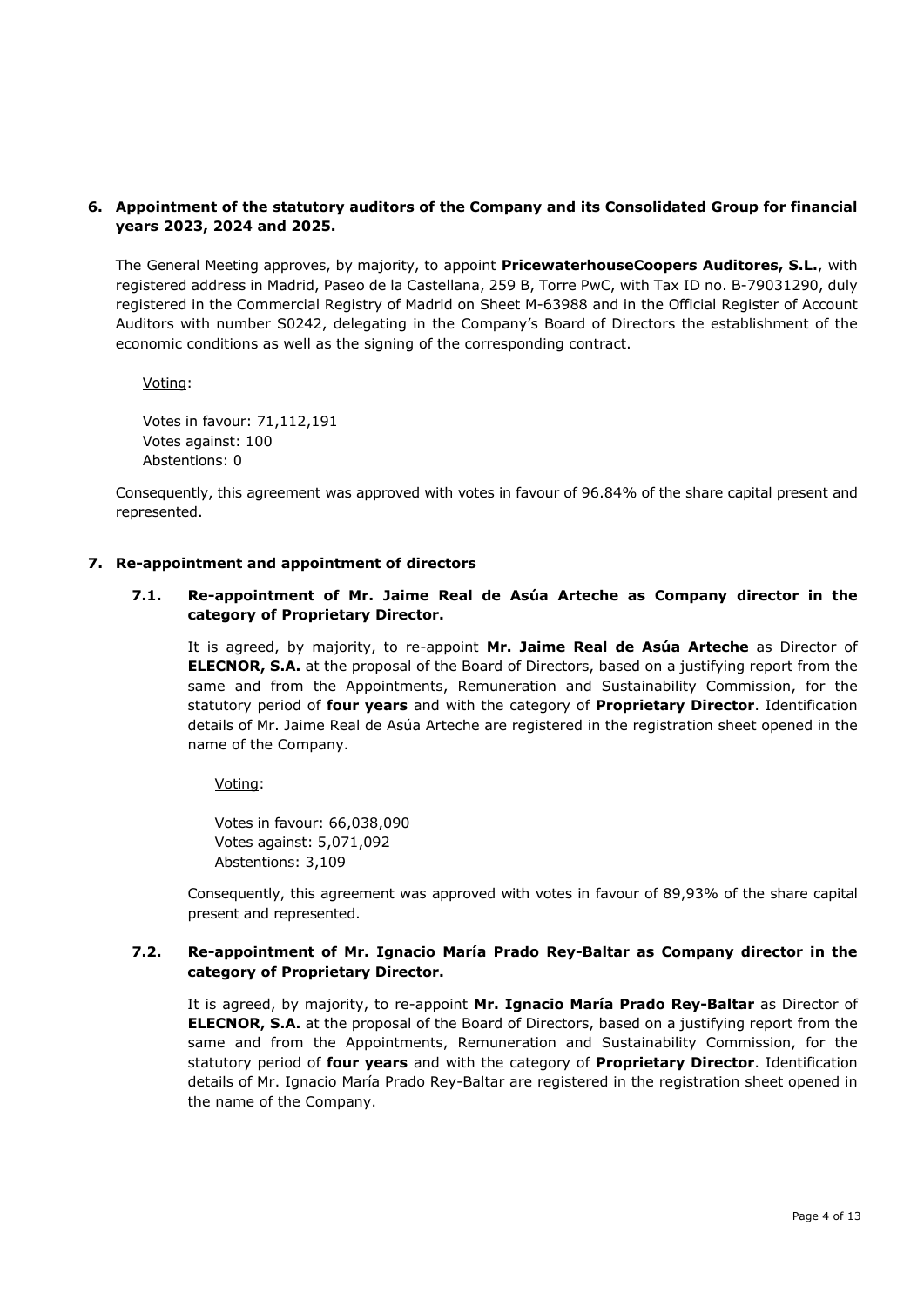#### Voting:

Votes in favour: 66,038,090 Votes against: 5,071,092 Abstentions: 3,109

Consequently, this agreement was approved with votes in favour of 89,93% of the share capital present and represented.

# **7.3. Re-appointment of Mr. Miguel María Cervera Earle as Company director in the category of Proprietary Director.**

It is agreed, by majority, to re-appoint **Mr. Miguel María Cervera Earle** as Director of **ELECNOR, S.A.** at the proposal of the Board of Directors, based on a justifying report from the same and from the Appointments, Remuneration and Sustainability Commission, for the statutory period of **four years** and with the category of **Proprietary Director**. Identification details of Mr. Miguel María Cervera Earle are registered in the registration sheet opened in the name of the Company.

## Voting:

Votes in favour: 66,038,090 Votes against: 5,071,092 Abstentions: 3,109

Consequently, this agreement was approved with votes in favour of 89,93% of the share capital present and represented.

## **7.4. Re-appointment of Mr. Juan Ignacio Landecho Sarabia as Company director in the category of Proprietary Director.**

It is agreed, by majority, to re-appoint **Mr. Juan Ignacio Landecho Sarabia** as Director of **ELECNOR, S.A.** at the proposal of the Board of Directors, based on a justifying report from the same and from the Appointments, Remuneration and Sustainability Commission, for the statutory period of **four years** and with the category of **Proprietary Director**. Identification details of Mr. Juan Ignacio Landecho Sarabia are registered in the registration sheet opened in the name of the Company.

# Voting:

Votes in favour: 66,038,090 Votes against: 5,071,092 Abstentions: 3,109

Consequently, this agretemente was approved with votes in favour of 89,93% of the share capital present and represented.

## **7.5. Re-appointment of Mr. Miguel Morenés Giles as Company director in the category of Proprietary Director.**

It is agreed, by majority, to re-appoint **Mr. Miguel Morenés Giles** as Director of **ELECNOR, S.A.** at the proposal of the Board of Directors, based on a justifying report from the same and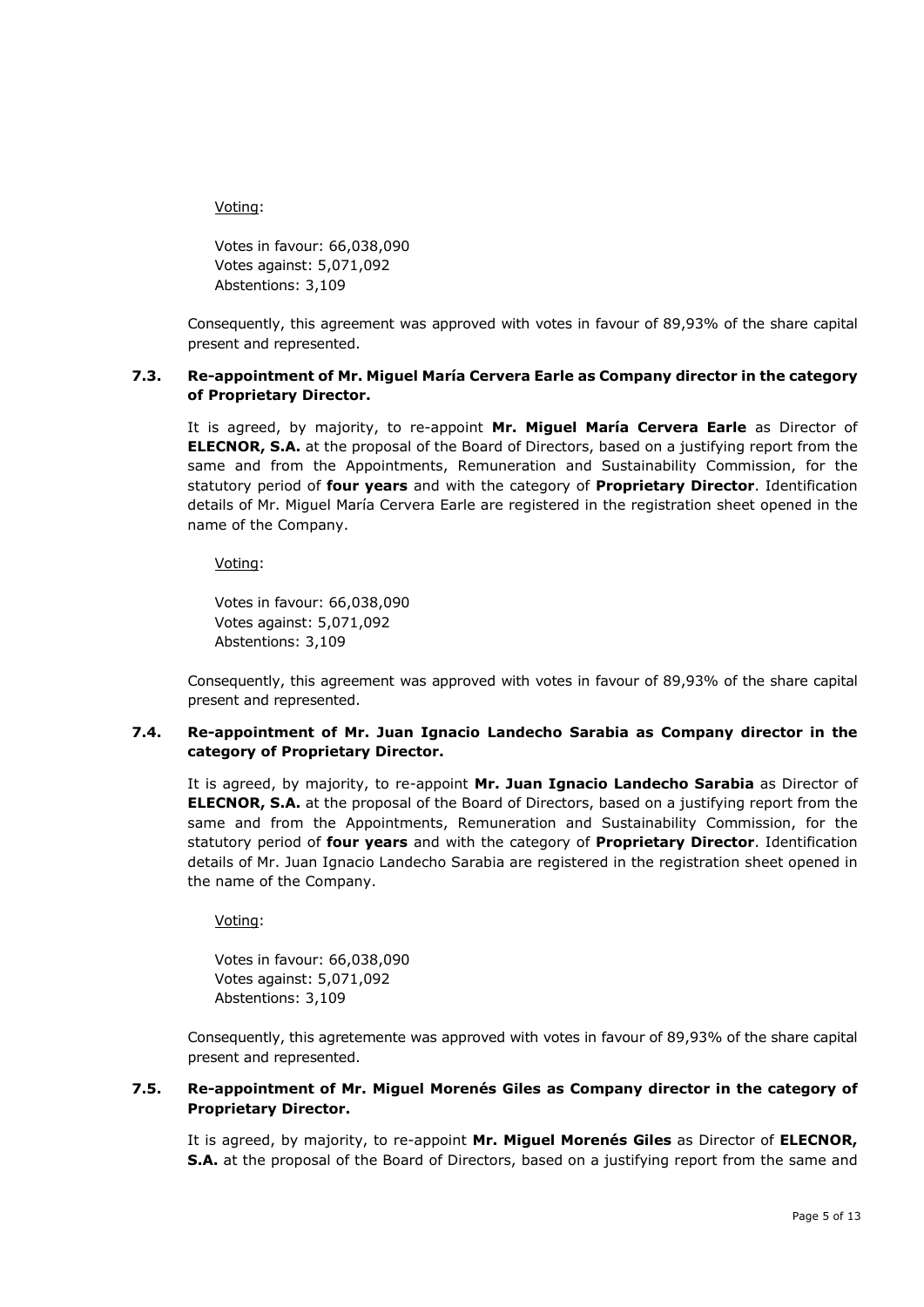from the Appointments, Remuneration and Sustainability Commission, for the statutory period of **four years** and with the category of **Proprietary Director**. Identification details of Mr. Miguel Morenés Giles are registered in the registration sheet opened in the name of the Company.

Voting:

Votes in favour: 66,028,879 Votes against: 5,080,303 Abstentions: 3,109

Consequently, this agreement was approved with votes in favour of 89,92% of the share capital present and represented.

# **7.6. Re-appointment of Mr. Rafael Prado Aranguren as Company director in the category of Proprietary Director.**

It is agreed, by majority, to re-appoint **Mr. Rafael Prado Aranguren** as Director of **ELECNOR, S.A.** at the proposal of the Board of Directors, based on a justifying report from the same and from the Appointments, Remuneration and Sustainability Commission, for the statutory period of **four years** and with the category of **Proprietary Director**. Identification details of Mr. Rafael Prado Aranguren are registered in the registration sheet opened in the name of the Company.

Voting:

Votes in favour: 66,038,090 Votes against: 5,071,092 Abstentions: 3,109

Consequently, this agreement was approved with votes in favour of 89,93% of the share capital present and represented.

# **7.7. Re-appointment of Mrs. Irene Hernández Álvarez as Company director in the category of Independent Director.**

It is agreed, by majority, to re-appoint **Mrs. Irene Hernández Álvarez** as Director of **ELECNOR, S.A.** at the proposal of the Board of Directors, based on a justifying report from the same and from the Appointments, Remuneration and Sustainability Commission, for the statutory period of **four years** and with the category of **Independent Director**. Identification details of Mrs. Irene Hernández Álvarez are registered in the registration sheet opened in the name of the Company.

Voting:

Votes in favour: 70,572,424 Votes against: 70,100 Abstentions: 469,767

Consequently, this agreement was approved with votes in favour of 96,11% of the share capital present and represented.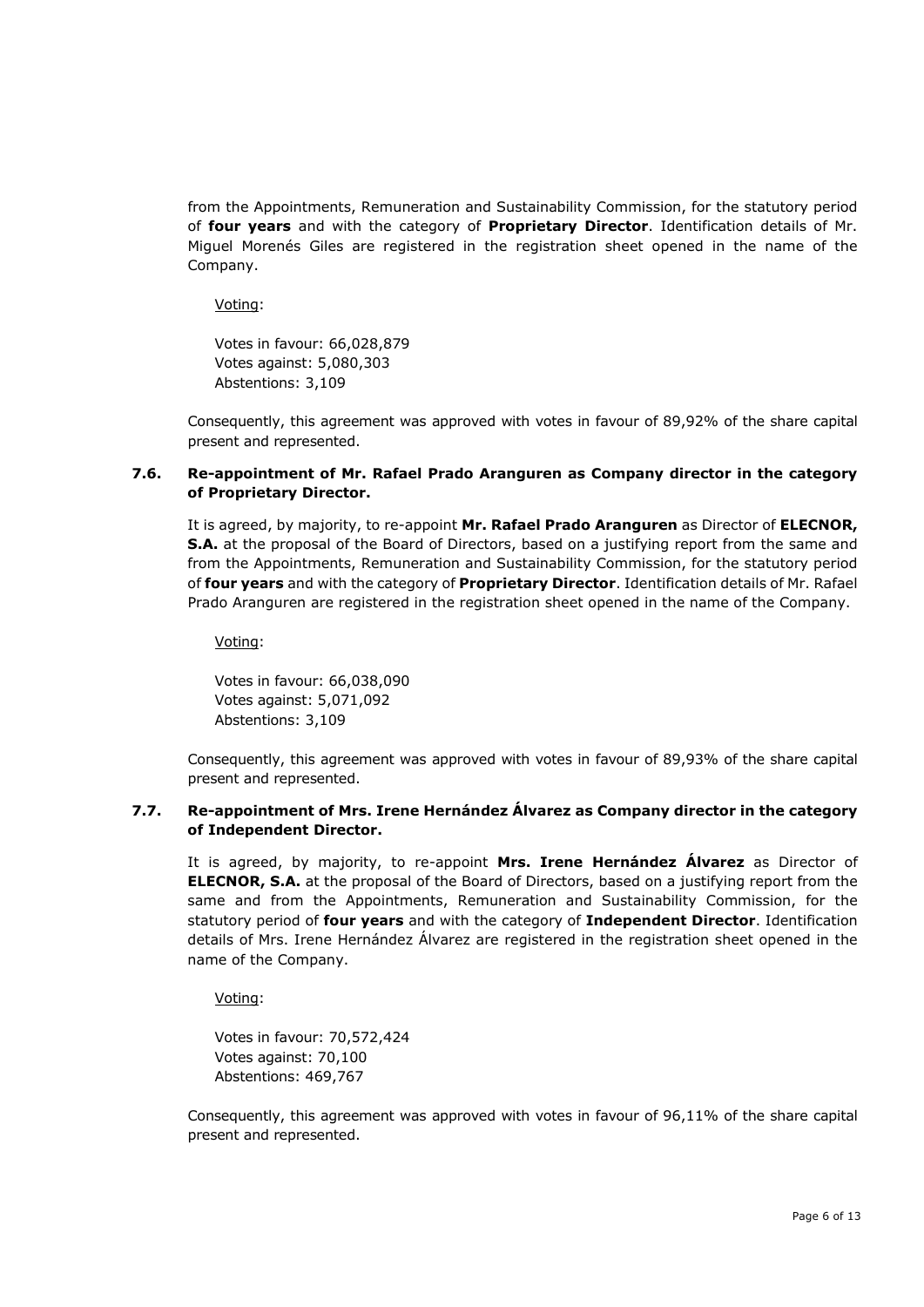## **7.8. Appointment of Mrs. Francisca Ortega Hernández-Agero as Company director in the category of Independent Director.**

It is agreed, by majority, to appoint **Mrs. Francisca Ortega Hernández-Agero**, of legal age, Spanish nationality, single, with address to these effects in Madrid, calle Marqués de Mondéjar, nº 33, and ID number 00807083-J, as Director of **ELECNOR, S.A.** at the proposal of the Appointments, Remuneration and Sustainability Commission and following a justifying report from the Board of Directors, for the statutory period of **four years** and with the category of **Independent Director**.

Voting:

Votes in favour: 71,102,023 Votes against: 7,159 Abstentions: 3,109

Consequently, this agreement was approved with votes in favour of 96,83% of the share capital present and represented.

# **8. Amendment of article 12 of Chapter II (on the Board of Directors) of Title III (on Company Governance and Management) of the Company's ByLaws.**

Approve the modification of article 12 of Chapter II (on the Board of Directors) of Title III (on Company Governance and Management) of the Company's bylaws, which would have the heading "Remuneration of the Board of Directors", for the purpose of modifying various aspects of the remuneration regime of the Directors, in accordance with the reform of the Spanish Companies Act under Law 5/2021, of April 12, with regard to the promotion of the long-term engagement of shareholders in listed companies -by which Directive (EU) 2017/828 of the European Parliament and of the Council of May 17, 2017, modifying Directive 2007/36/EC, was transposed into the Spanish law- and that, among other matters, has changed the system applicable to the remuneration of directors of listed companies established in the consolidated text of the Spanish Companies Act, approved by Royal Legislative Decree 1/2010, of July 2, as well as to incorporate certain technical or drafting details in said article.

In accordance with the above, the General Meeting approves, by majority, to amend article 12 of the Company's bylaws, with the following wording:

# *"Article 12.- Remuneration of the Board of Directors*

*A. Remuneration of Directors for the performance of non-executive duties.* 

*All Directors will receive the following remuneration for the performance of non-executive duties:* 

- *(i) An annual fixed cash amount.*
- *(ii) Per diems for attending meetings del Board of Directors.*

*The remuneration policy will set at least the maximum amount of annual remuneration payable to the Directors in aggregate for the performance of non-executive duties and the criteria for its distribution having regard to the duties and responsibilities attributed to each Director.*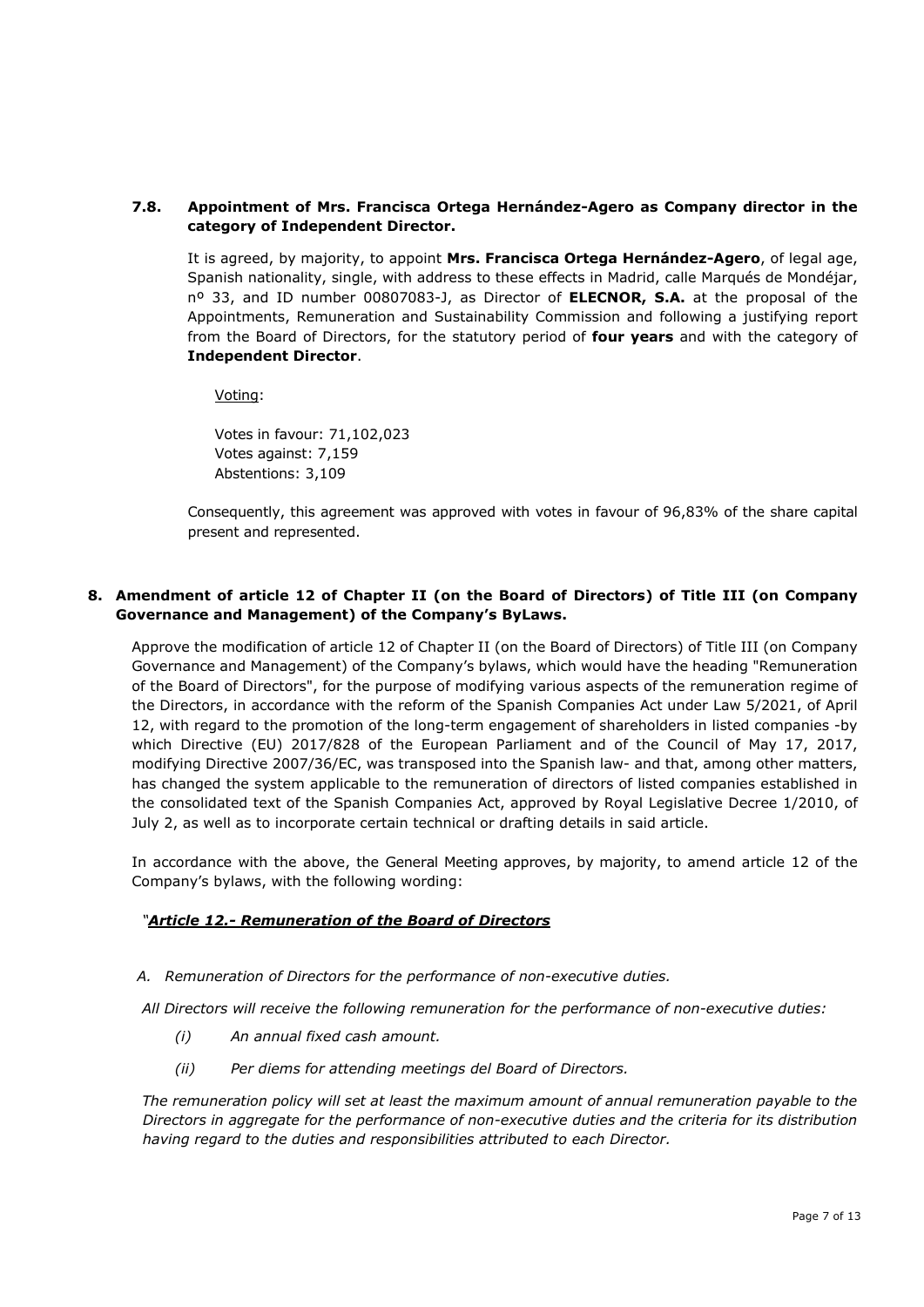*Authority to fix the individual remuneration for each Director for the performance of non-executive duties within the framework of these Bylaws and of the remuneration policy will rest with the Board of Directors, upon prior report from the Appointments, Remunerations and Sustainability Committee.*

#### *B. Remuneration of the directors for the performance of executive duties.*

*In addition to the remuneration that Directors receive for performing non-executive duties, Directors with executive duties at the company will receive the remuneration established in their respective contracts for the following items:*

- *(iii) An annual fixed amount of remuneration in cash.*
- *(iv) Variable remuneration calculated according to benchmark indicators or parameters, whether qualitative or quantitative, including financial and non-financial criteria, linked to the degree of achievement of their objectives (agreed by the Board of Directors at the proposal of the Appointments, Remunerations and Sustainability Committee).*
- *(v) Remuneration based on the delivery of shares or options over shares or remuneration linked to the price of the company's shares.*
- *(vi) The following corporate benefits or remuneration in kind: (i) they will have the right to participate in social welfare schemes (for the coverage of survival, illness, accidents, etc.) under terms that are similar to those that may be established in general at any given time for Executives of the Company; and (ii) they will also be beneficiaries of a life insurance plan and a health insurance plan and enjoy all of such benefits as the Company may offer the members of the executive management team.*
- *(vii) As well as the eventual compensation due to contract termination, as long as dismissal is not due to a breach of the Director's duties.*

*These contracts must be previously approved by the Board of Directors at the proposal of the Appointments, Remuneration and Sustainability Committee, and be compliant with the requirements of the applicable legislation. In addition, the remuneration policy will set at least the minimum amount of the annual fixed remuneration payable to the Directors for the performance of their executive duties and other provisions set out in the Law.*

*Authority to fix the individual remuneration for each Director for the performance of the executive duties assigned to the Director within the framework of the remuneration policy and in accordance with the terms of the Director's contract will rest with the Board of Directors, upon prior report from the Appointments, Remunerations and Sustainability Committee.*

*Without prejudice to what is provided in sections (A) and (B) above, the Directors will be included in the civil liability insurance policy that the Company may contract from time to time, and they will be paid or reimbursed, as the case may have it, for the reasonable and duly justified expenses they may incur as a result of travel, meeting attendance and other tasks directly related to the performance of their duties."*

Voting:

Votes in favour: 71,111,891 Votes against: 100 Abstentions: 300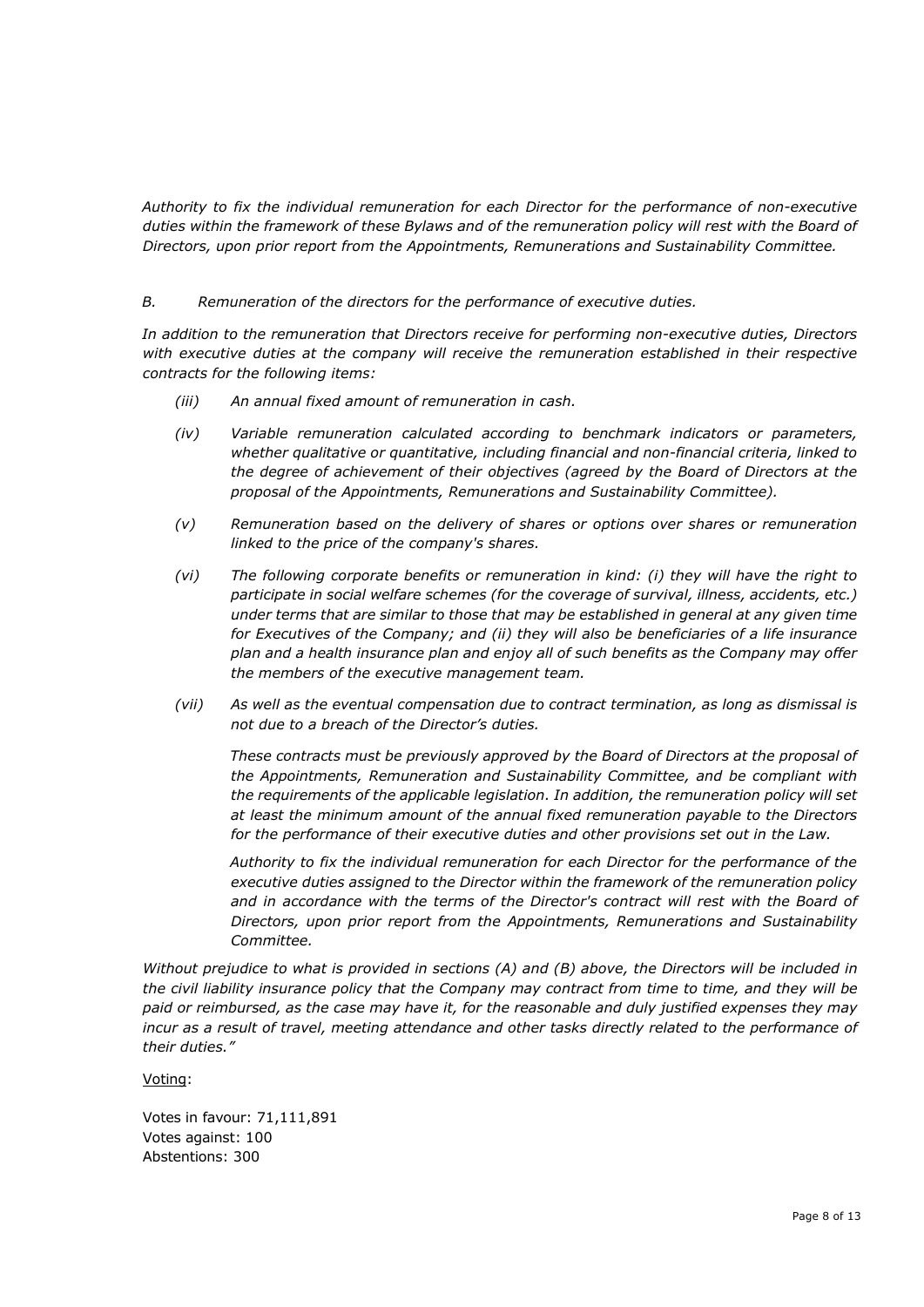Consequently, this agreement was approved with votes in favour of 96,84% of the share capital present and represented.

## **9. Approval, where appropriate, of the Directors' Remuneration Policy of Elecnor, S.A., corresponding to financial years 2022, 2023, 2024 and 2025.**

It is agreed, by majority, to approve the Directors' Remuneration Policy of ELECNOR, S.A. for the remainder of fiscal year 2022 and for fiscal years 2023, 2024 and 2025, upon the reasoned proposal of the Company's Board of Directors at its meeting on 30 March 2022, following the prior report of the Appointments, Remuneration and Sustainability Commission dated 28 March 2022.

Voting:

Votes in favour: 71,076,282 Votes against: 35,709 Abstentions: 300

Consequently, this agreement was approved with votes in favour of 96,79% of the share capital present and represented.

**10. Authorization for the Board of Directors to issue fixed-income securities within five (5) years as from the date of the General Shareholders' Meeting resolution and to determine the basic terms, modalities and/or conditions of the issues. Delegation to the Board of Directors, with express authority of substitution, of the necessary powers to specify the basic terms, modalities and/or conditions of the issues and revocation of the authorisation granted at the General Shareholders' Meeting of 20 May 2020.**

The General Meeting approves, by majority, to:

(I) Leave without effect, in what has not been executed, the authorization for the issuance of fixed-income securities, for a maximum amount of THREE HUNDRED MILLION EUROS (€ 300,000,000) and for a period of five years, granted to the Board of Directors of the Company and approved, as the Sixth resolution, by the General Shareholders' Meeting held in Madrid on 20 May 2020.

(II) Authorize the Company's Board of Directors, under the provisions of Article 319 of the Regulations of the Commercial Registry, in Title XI of the current Spanish Companies Act, in Chapter V of Title XIV of the above-mentioned Act and other rules on the issue of bonds, and in accordance to article 161 of the Spanish Companies Act, to issue fixed income securities, in accordance with the following conditions:

(i) The issue of securities may be carried out, on one or more occasions and under one or more programmes, within a maximum period of five (5) years from the date of adoption of this agreement.

(ii) The authorization is limited to the maximum amount of FOUR HUNDRED MILLION EUROS ( $\epsilon$ ) 400,000,000) outstanding balance at any given time. This limit may not be exceeded in each issue by adding the exchange value in euros of that issue plus the exchange value in euros of the nominal values of the active securities in circulation at that time.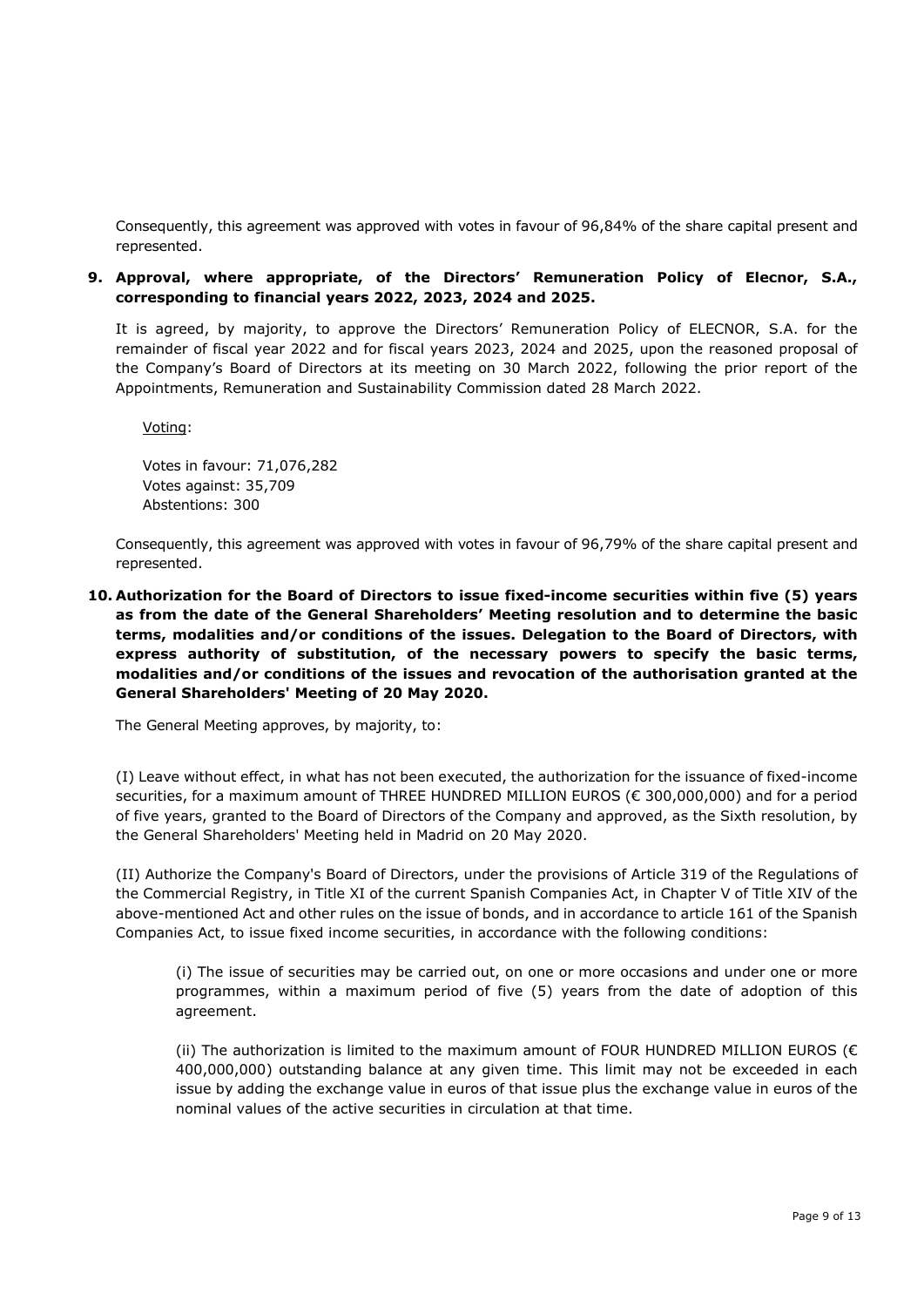(iii) This authorization covers the issue of fixed income securities. In this regard, fixed income securities are defined as bonds, debentures and other simple fixed income securities or similar debt instruments in any form permitted by law, including certificates, promissory notes or other similar securities.

(iv) The authorization to issue securities shall extend, as widely as required by law, to the determination of the different economic terms, regime, aspects and conditions of each issue. In particular, the Company's Board of Directors shall determine, for each issue, the nominal value, type of issue, applicable discount, refund price, currency of issue, interest rate, amortisation, reporting clauses, issuance guarantees, place of issue, acceptance for trading, etc. The Board of Directors shall have the power to develop and specify the bases, modalities and/or conditions of each issue and in general, the definition and approval of all the necessary or appropriate aspects.

(v) The Board of Directors may determine any procedure, type, clause, term or condition permitted by law, in relation to the issue, amortisation, indication of profitability or conditions thereof, as well as resolving all matters relating to the authorised issue.

(vi) The Board may also designate, where necessary in accordance with the legislation in force at any time, the Commissioner of the Syndicate and approve the fundamental rules governing the legal relations between the Company and the Bondholder's Syndicate, and may, in agreement with the Bondholder's Syndicate, change or modify the conditions or circumstances initially set.

(vii) The holders of the securities defined in section (iii) above shall enjoy as many rights as the rules in force recognise for them.

(viii) The Board of Directors shall, at the Company's successive General Meetings, inform the shareholders of the use which, if any, it has made up to that time of the authorization referred to in this Agreement.

(ix) The authorization in favour of the Board of Directors envisaged herein includes the broadest powers that in law are necessary for the interpretation, application, addition, correction and execution of the preceding paragraphs in all that is appropriate to successfully conclude the issue or issues authorised and, in particular, to adopt the necessary agreements and to grant public or private documents it deems appropriate to adapt this issue to the qualification of the Commercial Registrar or any other competent authority or institution. It also includes the application for admission to trading, when deemed appropriate by the Board of Directors, in multilateral trading systems, official or unofficial secondary markets, organised or not, national or foreign, of securities issued under this authorization, empowering the Board of Directors to carry out the necessary procedures and actions for admission to trading with the competent bodies of the various securities markets or multilateral trading systems, national or foreign, and also to provide all guarantees or commitments required by the existing legal provisions.

(X) The Board of Directors is authorised to replace any Director and/or grant powers to any third party it deems appropriate, to exercise the powers referred to above and, in particular, those relating to the determination of the issue price, discount and any other economic matters relating to the issue.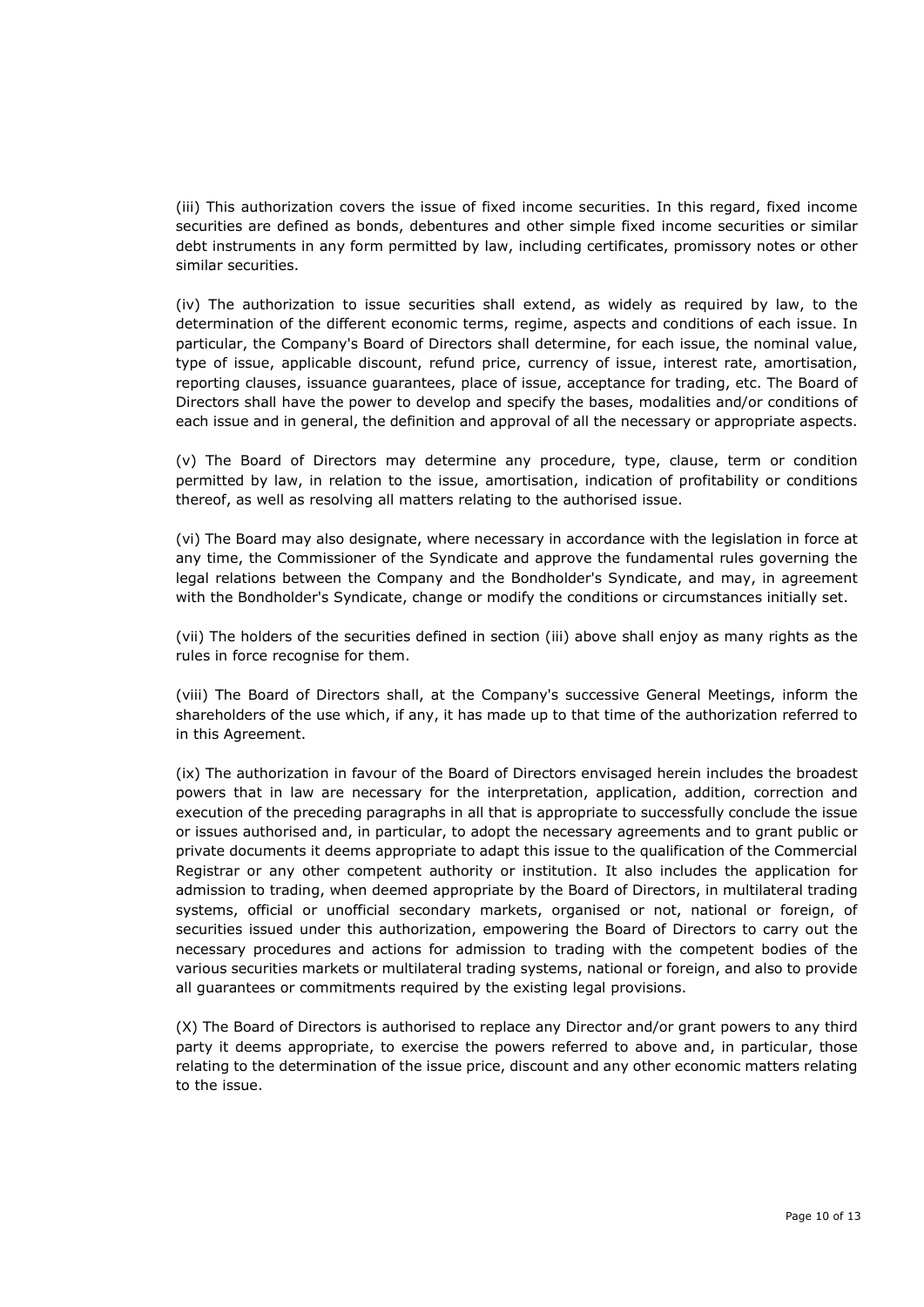Voting:

Votes in favour: 71,095,585 Votes against: 13,297 Abstentions: 3,409

Consequently, this agreement was approved with votes in favour of 96,82% of the share capital present and represented.

**11. Authorization for the Board of Directors to have the Company, directly or through its subsidiaries, acquire own shares of the Company in accordance with articles 146 and 509 of the Spanish Companies Act, authorising the Board to acquire, as maximum, the number of shares allowed by that law and/or the mandatory legal rules prevailing from time to time and which in aggregate with the own shares currently held by the Company do not exceed 10% of the share capital, at a minimum acquisition price equal to the par value of the shares and at a maximum price that does not exceed the trading price by more than 30%, for a period of five years.**

It is agreed, by majority, to authorize the Board of Directors for the acquisition by title of sale or by any other "inter vivos" act for valuable consideration of the Company's tresaury shares by the same, or by the controlled companies, in accordance with the provisions of articles 146.1 a) and 509 of the Spanish Companies Act, authorizing it to acquire, at most, the number of shares that the Law and/or mandatory legal provisions provide at any time and that, currently, added to those already owned by the Company, directly or indirectly, does not exceed 10% of its share capital, with a minimum acquisition price of the nominal value of the shares and a maximum price that does not exceed 30% of its stock market value and for a term of five years.

This authorization could be used, in whole or in part, for the acquisition of own shares for delivery or transfer to Executive Directors or members of the Management Team of the Company or companies in its group, or as a result of the exercise of the right of option owned by the same, which may be framed, where appropriate, in share repurchase programs. Likewise, the shares acquired as a result of this authorization may be used, totally or partially, both for their disposal or amortization and for the achievement of potential operations or corporate or business decisions, as well as for any other legally possible purpose.

Voting:

Votes in favour: 71,098,994 Votes against: 13,297 Abstentions: 0

Consequently, this agreement was approved with votes in favour of 96,83% of the share capital present and represented.

#### **MATTERS FOR AN ADVISORY VOTE**

#### **12. Advisory vote on the Annual Report on Directors' Remuneration for 2021.**

It is agreed, by majority, to approve, by way of an advisory vote, the Annual Report on Directors' Remuneration for 2021, drawn up along with the Company's Annual Corporate Governance Report, and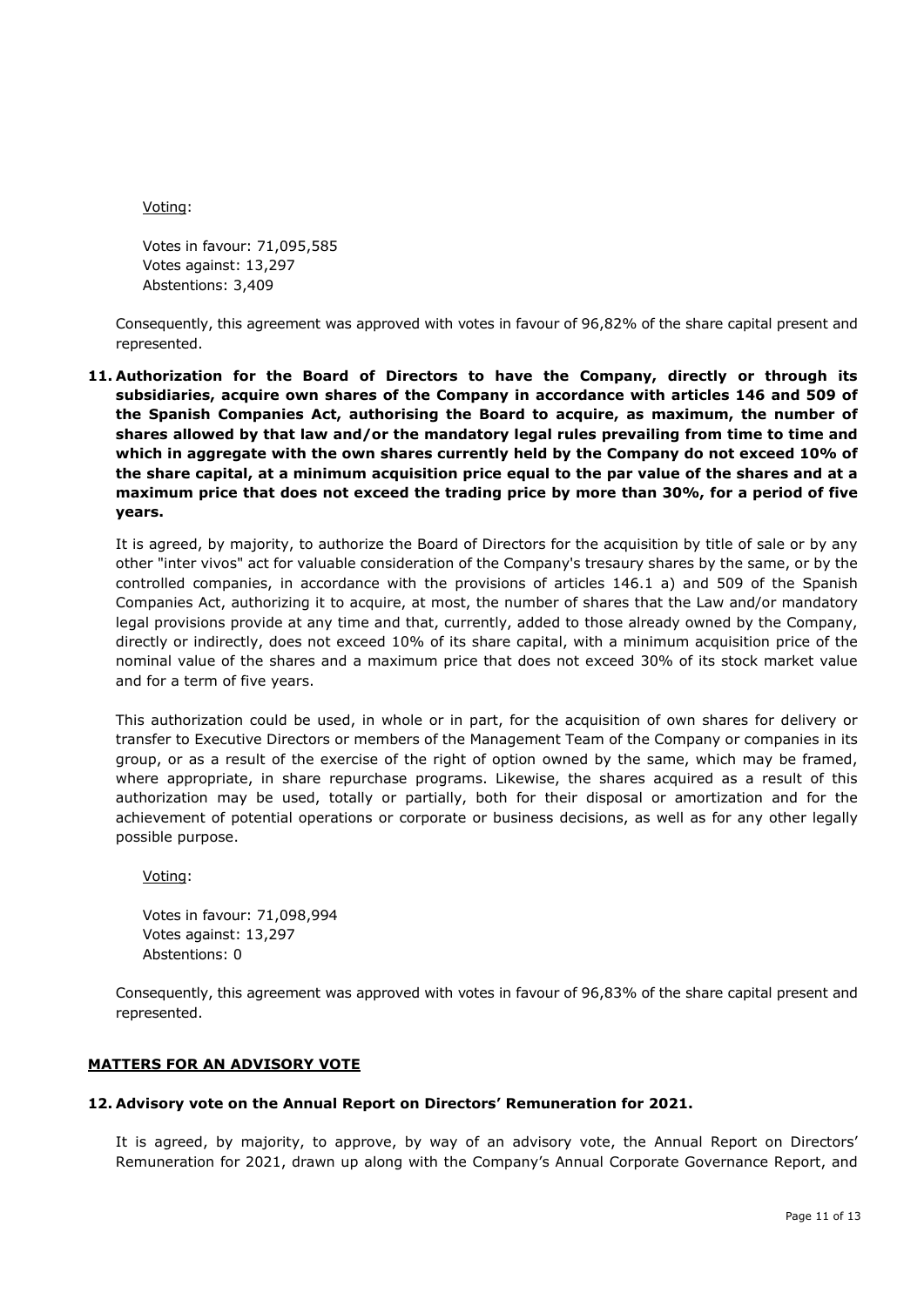which was sent to the Spanish National Securities Market Commission (CNMV) as Other Relevant Information on 24 February 2022, the text of which has been made available to shareholders along with the rest of the Shareholders' Meeting related documentation as of the date of the call notice on the Company website.

Voting:

Votes in favour: 71,109,082 Votes against: 3,209 Abstentions: 0

Consequently, this agreement was approved with votes in favour of 96,84% of the share capital present and represented.

## **MATTERS FOR INFORMATION**

**13. Information to the General Shareholders' Meeting on the amendment of certain articles of the Regulations of the Board of Directors, approved on 24 November 2021, as well as the amendment of certain articles of the Regulations of the Audit Committee and the Appointments, Remuneration and Sustainability Committee approved on that same date.**

The attendees to this General Shareholders' Meeting are informed of the **amendments made to the Regulations of the Board of Directors, Regulations of the Audit Committee and Regulations of the Appointments, Remuneration and Sustainability Committee** approved by the Board of Directors at its meeting of 24 November 2021. The aforementioned modifications basically sought to adapt the texts to Law 5/2021, of April 12, with regard to the promotion of the long-term engagement of shareholders in listed companies -by which Directive (EU) 2017/828 of the European Parliament and of the Council of May 17, 2017 was transposed into, among others, the Royal Legislative Decree 1/2010, of July 2, as well as to incorporate certain technical or drafting details.

The modifications to the Regulations of the Board of Directors, Regulations of the Audit Committee and Regulations of the Appointments, Remuneration and Sustainability Committee are explained in detail in the explanatory report issued by the Board of Directors in under Articles 528 and 518.d) of the Spanish Companies Act.

#### **ANY OTHER BUSINESS**

**14. Delegation of authority for the formalisation of the resolutions that are adopted and, where appropriate, for their interpretation, correction and execution, as well as for the filing of the Annual Accounts of the Company and its Consolidated Group and the entry of the resolutions adopted by the General Meeting in the Commercial Registry.**

The General Meeting approves, by majority, to delegate to the Board of Directors, as well as to any of the members of the Board of Directors and to the Secretary Non-Director thereof, without distinction, the broadest powers for the full execution and application of all the resolutions adopted at the General Shareholders' Meeting , so that they can carry out as many steps as are necessary for the formalization of the agreements adopted and appear before a Notary Public, making the appropriate statements regarding the agreements adopted and granting as many public or private documents as are required or